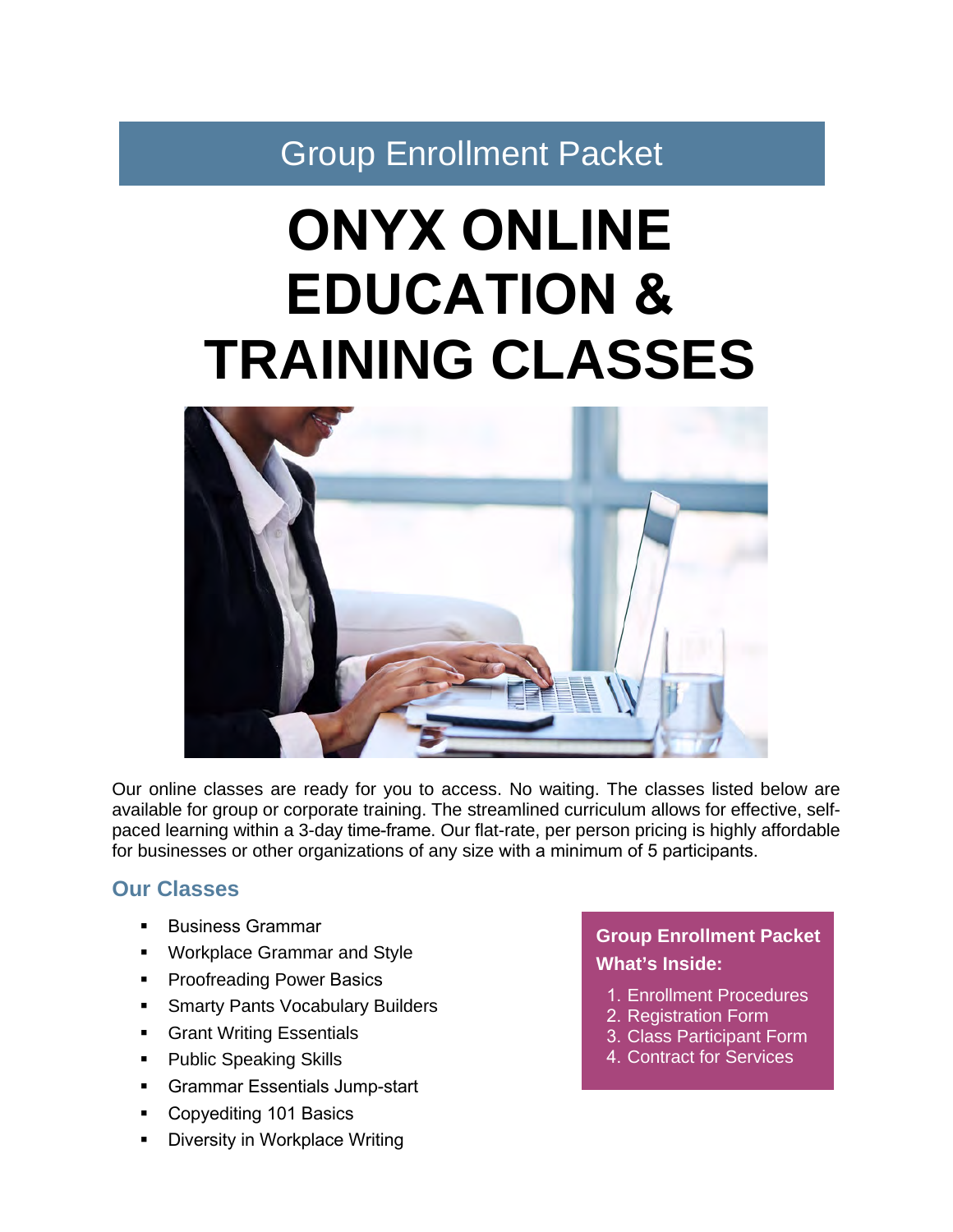## What You Need to Get Started

- **Registration Form**
- **Contract for Services**
- **Payment** (credit/debit/check/money order)
- **Your Enrollment Info: (**password, discount code & class link)

## Group Online Course Enrollment Terms of Service

#### **GROUP ENROLLMENT PROCEDURES:**

#### **Scheduling:**

- 1. Choose a class or multiple classes. **Call or email** with a start date in mind for your class sessions. Online access to classes is available 24/7 for 3 business days. Minimum of **5 participants** per class.
- 2. **Extra time:** An extension of 7 business days can be purchased at 1/2 the per participant rate x 7 days in addition to the regularly scheduled 3-day session rate. The total duration of one class will not exceed 10 business days.
- 3. Use the **registration form** to submit a list of participants. Please include valid email addresses. The certificate of completion will be sent to the email addresses provided. Each class requires a separate contract.
- 4. A **contract** stating the terms and responsibilities for the instructor and sponsoring organization will be emailed to the designated contact person. Dates and times for classes can only be secured with a signed contract, registration form, and payment of deposit or administrative fee.
- 5. Group enrollments are assessed a one-time **\$75 administrative fee** to cover processing for registration and certificates of completion.
- 6. An **invoice** for payment will be emailed to the group contact person.

#### **Payment:**

• **Pricing varies by course.** Ask about our current group rates per class.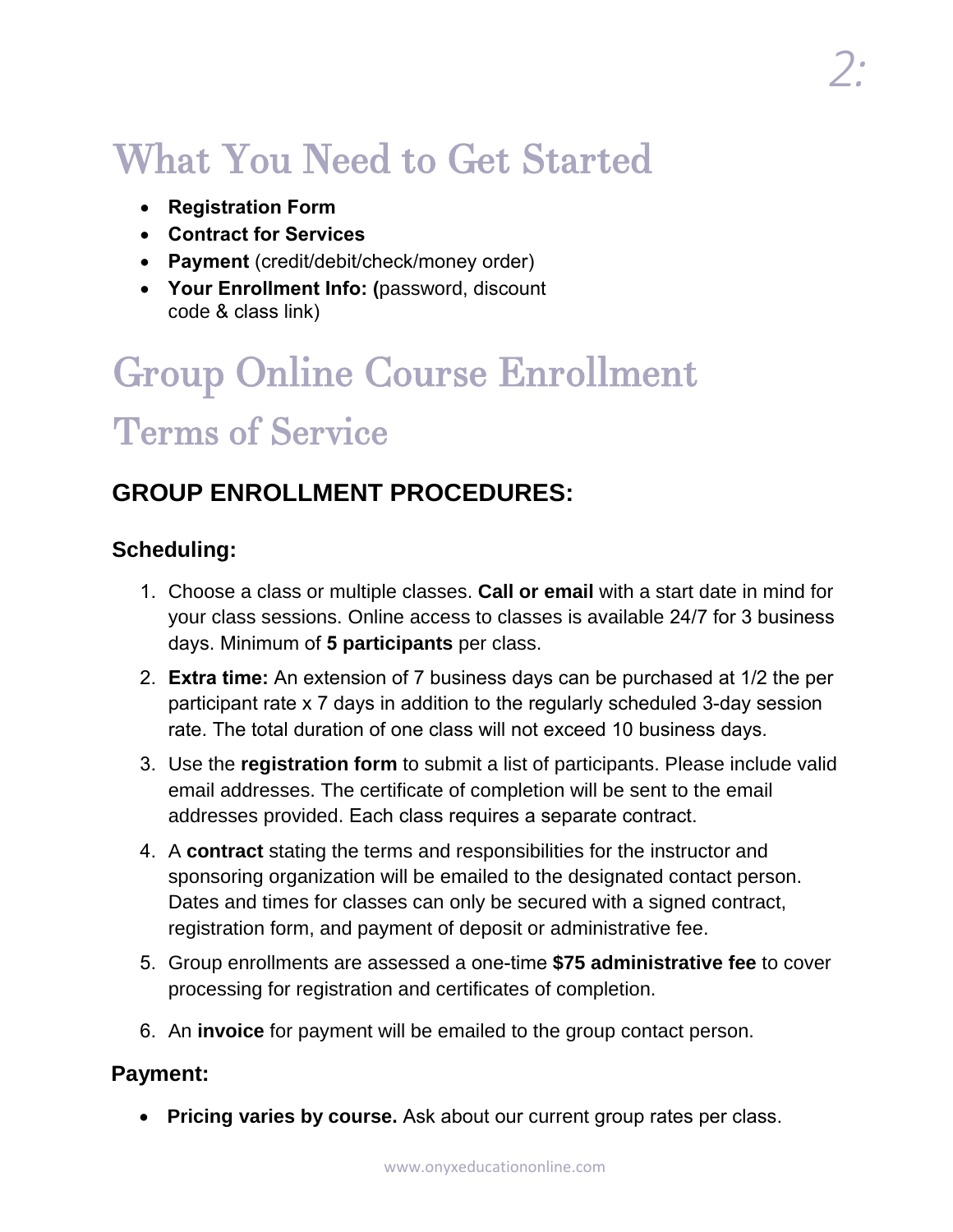- **Payment calculation:** The total payment for a regular session equals the **price of the class per person** multiplied by the **total number of participants, plus the administrative fee**. **For example:** \$67 x 15 + \$75 = **\$1080 (3 days). Extra time** would be an additional \$33.50 x 15 x 7 = \$3,517.50 + \$1080 = **\$4,597.50 (10 days)**.
- **Group payment option #1 (online):** On the **course landing page,** you will be given one total amount. After clicking "buy now," the group contact person will create login information, and make the payment. After payment is received, your contact person will receive the following **registration information** for each participant: 1) user login name, 2) password, 3) a company coupon code that gives each participant free access to the course, and 4) a web link to the class. The coupon code will also be used to track your group's progress. Certificates will be released based on individual progress throughout the class.
- **Group payment option #2 (online):** A **PayPal invoice** will be sent to the group contact person. Credit card payment for the total amount due will be submitted through PayPal. After payment is received, your contact person will receive the following registration information for each participant: 1) user login name, 2) password, 3) a company coupon code that gives each participant free access to the course, and 4) a web link to the class. The coupon code will also be used to track your group's progress. Certificates will be released based on individual progress throughout the class.
- **Group payment option #3 (mail):** A **check or money order** will be mailed to the instructor—**DBA: Onyx Online Education & Training**. After payment is received, your contact person will receive the following registration information for each participant: 1) user login name, 2) password, 3) a company coupon code that gives each participant free access to the course, and 4) a web link to the class. The coupon code will also be used to track your group's progress. Certificates will be released based on individual progress throughout the class.

#### **Class Progress:**

- Your group has **3-day (business), 24/7 access** to each online class. However, the sponsoring organization can require participants to finish sooner than the allotted time. If you want to adjust the time-frame for less time, please let us know. No extra time beyond 3 business days will be provided, unless extra time has been purchased.
- Each participant must maintain his or her own unique, individual class account. Logins cannot be shared. Progress will only be tracked for one person.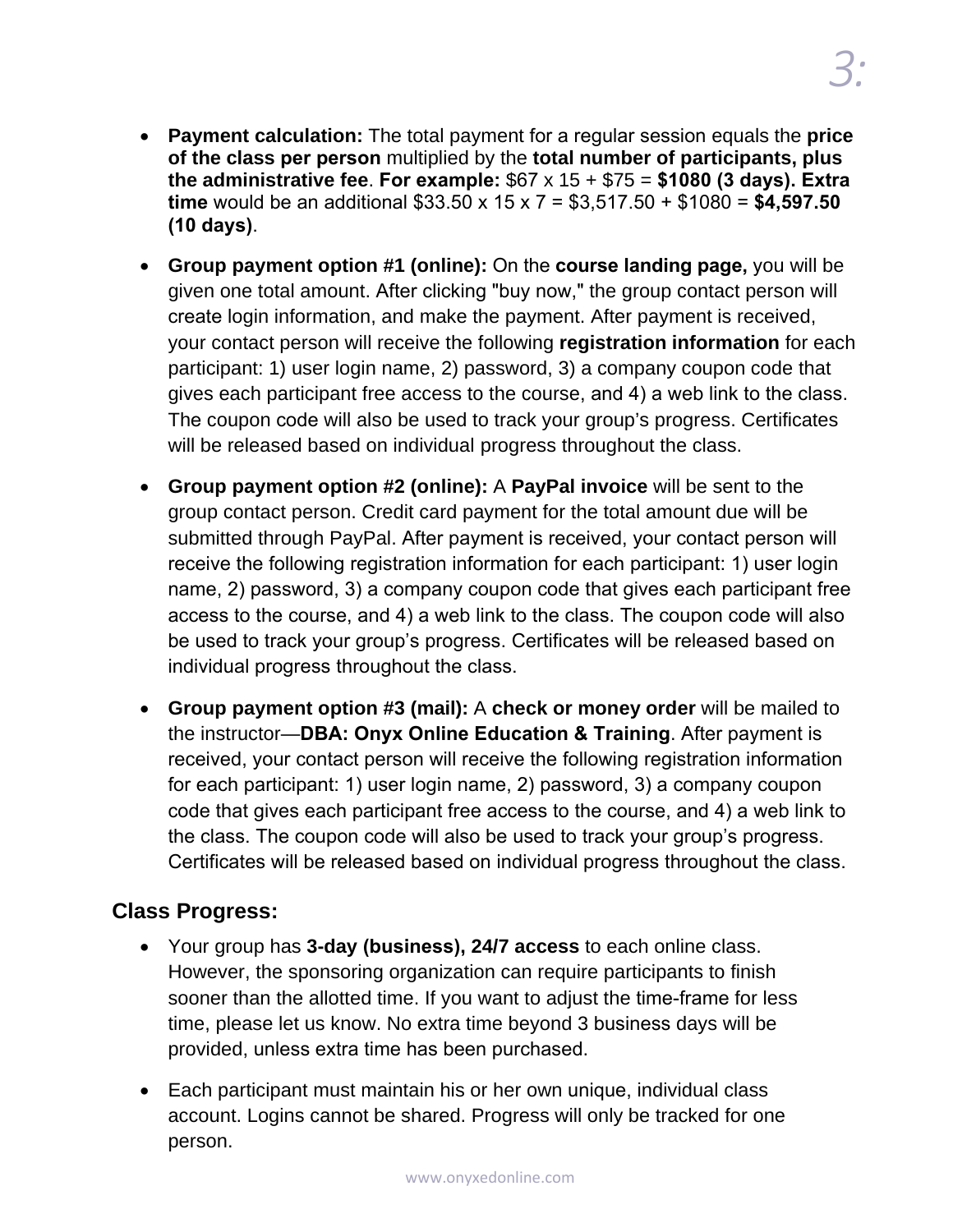- *4:*
- Each participant must complete every lesson to receive a certificate of completion.
- It is important that each participant's progress shows 100% complete before the course closing date. No one can re-enter the class after the expiration date to finish lessons.

#### **Certificates of Completion:**

- After your class session closes, progress for each participant in your group will be tallied. Certificates will be generated for those who have successfully completed the course. **The group contact person needs to send a list of participants to ensure delivery of certificates.**
- Each certificate will bear the participant's name, and will be emailed to each participant—as a PDF document—to the address listed on the registration form.
- As an alternative, one single PDF file that contains the certificates for all participants can be downloaded by the group contact person. In this way, the certificates can be printed and distributed by the designee for the sponsoring organization.
- Certificates are generally sent 24-48 hours after class completion. However, please allow extra time for holidays and high enrollment volumes, not to exceed 7 business days after course completion.

#### **Additional Questions?**

**Email: ashan@onyxedonline.com or call** (901) 264-9409. **Website: www.onyxedonline.com**

**About the Instructor: Ashan R. Hampton** is a University of Arkansas at Little Rock **Donaghey Scholars Graduate**, college English Instructor, and published author with an M.A. in English. With her doctoral studies on hold, Ashan develops, produces and instructs original online writing courses for global audiences. Currently, Ashan owns and operates *Onyx Online Education & Training* of Cornerstone Communications, LLC. Visit her websites at **www.arhampton.com** and **www.onyxedonline.com.**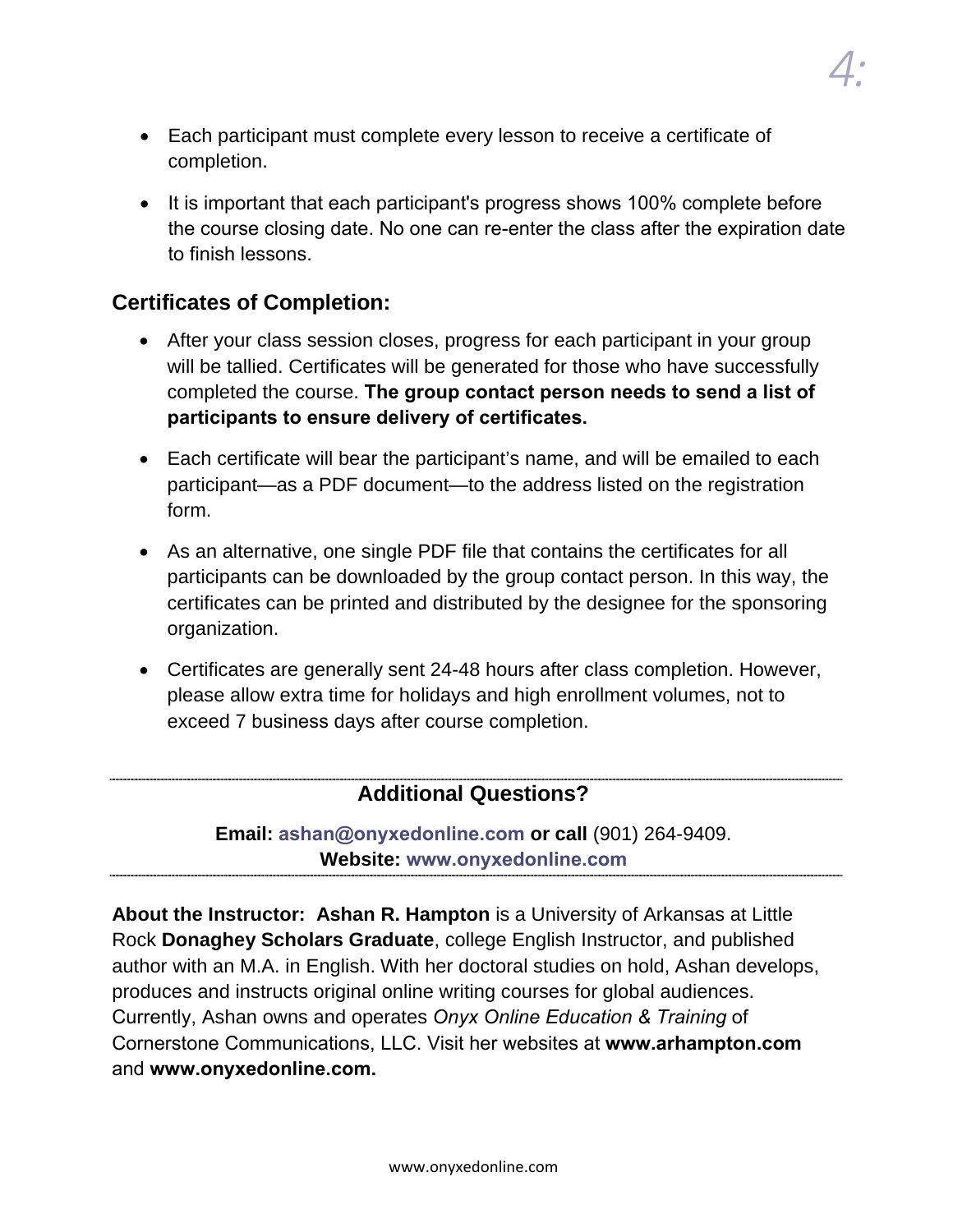

### **Group Online Class Registration Form**

#### Onyx Online Education & Training

Please fill in the form below. Submit this along with the contract and payment.

**\*All information required for processing.**

| $\text{``City:}\n$                               | State: <u>Zip Code: ________</u> |
|--------------------------------------------------|----------------------------------|
|                                                  |                                  |
|                                                  |                                  |
| <i>*</i> <b>Registration Fee (Online)</b> ______ | $(Mail)$ <sub>_______</sub>      |

#### **Make a paper check or money order payable to:**

Ashan R. Hampton / Onyx Online Education & Training 8509 W. Markham St. #56835 Little Rock, AR 72205

**Group** payments will incur a **\$75** administrative fee.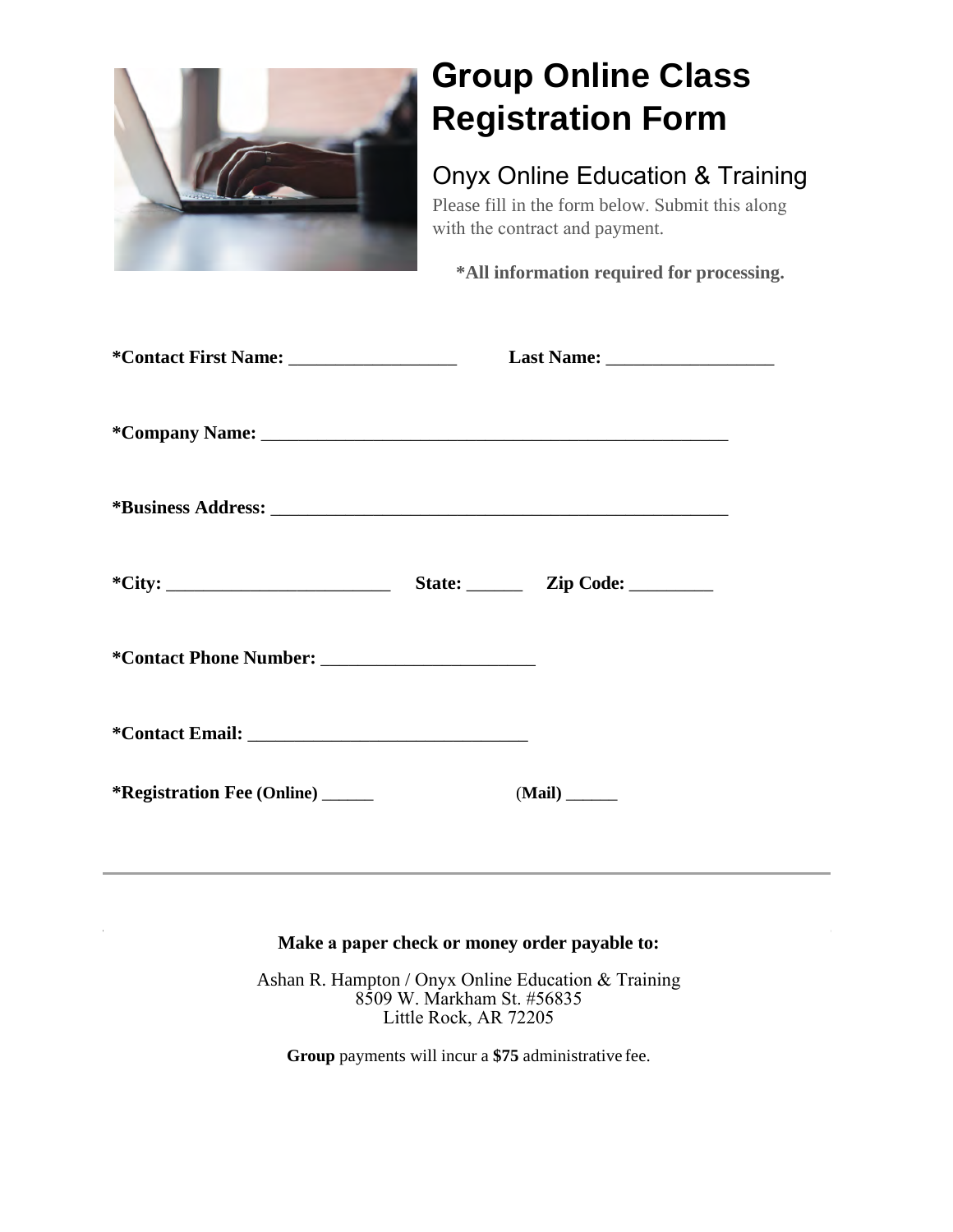**Letter of Agreement for Independent Contractor Services** 

Onyx Online Education & Training Classes

|                | referred to as the "Facilitator"). The Parties hereto agree as follows:                                                                                                                                                                                                                                                                                                                  |  | (hereinafter referred to as the "Sponsoring Organization or Client") and <b>Ashan R. Hampton</b> , (hereinafter |  |  |
|----------------|------------------------------------------------------------------------------------------------------------------------------------------------------------------------------------------------------------------------------------------------------------------------------------------------------------------------------------------------------------------------------------------|--|-----------------------------------------------------------------------------------------------------------------|--|--|
|                |                                                                                                                                                                                                                                                                                                                                                                                          |  |                                                                                                                 |  |  |
|                | Representative:                                                                                                                                                                                                                                                                                                                                                                          |  |                                                                                                                 |  |  |
|                |                                                                                                                                                                                                                                                                                                                                                                                          |  |                                                                                                                 |  |  |
|                |                                                                                                                                                                                                                                                                                                                                                                                          |  | <b>ONYX</b> Online<br>Education & Training                                                                      |  |  |
|                |                                                                                                                                                                                                                                                                                                                                                                                          |  | www.onyxedonline.com                                                                                            |  |  |
|                | <u> 1989 - Johann Barn, mars and de Branch Barn, mars and de Branch Barn, mars and de Branch Barn, mars and de Br</u><br>Contact email:                                                                                                                                                                                                                                                  |  |                                                                                                                 |  |  |
|                | All fees must be paid before the scheduled online class as<br>outlined in contract items #9 $&$ #10.<br>Sponsoring organization making payments? $\Box$ yes $\Box$ no<br>Participants paying own fees online? $\frac{1}{\cos}$ $\frac{1}{\cos}$ $\frac{1}{\cos}$ $\frac{1}{\cos}$<br>1. Services to be Rendered. The Contractor agrees to perform the following services for the Client: |  |                                                                                                                 |  |  |
| Name of Class: |                                                                                                                                                                                                                                                                                                                                                                                          |  |                                                                                                                 |  |  |
| 2.             |                                                                                                                                                                                                                                                                                                                                                                                          |  |                                                                                                                 |  |  |
| 3.             | Number of Participants:                                                                                                                                                                                                                                                                                                                                                                  |  |                                                                                                                 |  |  |
| 4.             | each participant, contract, invoice, payment.                                                                                                                                                                                                                                                                                                                                            |  | Materials to be Submitted by Sponsoring Organization: Completed registration form listing                       |  |  |
| 5.             | Class Fee: Price per person, plus a one-time \$75 administrative fee.                                                                                                                                                                                                                                                                                                                    |  |                                                                                                                 |  |  |
| 6.             | extended session.                                                                                                                                                                                                                                                                                                                                                                        |  | <b>Duration:</b> 3 business days, 24/7 access for a regular session or a 10 business day, 24/7 access           |  |  |

- 7. A one-time \$75 pre-registration administrative fee is required to cover production costs.
- 8. Each class **requires a minimum of 5** participants.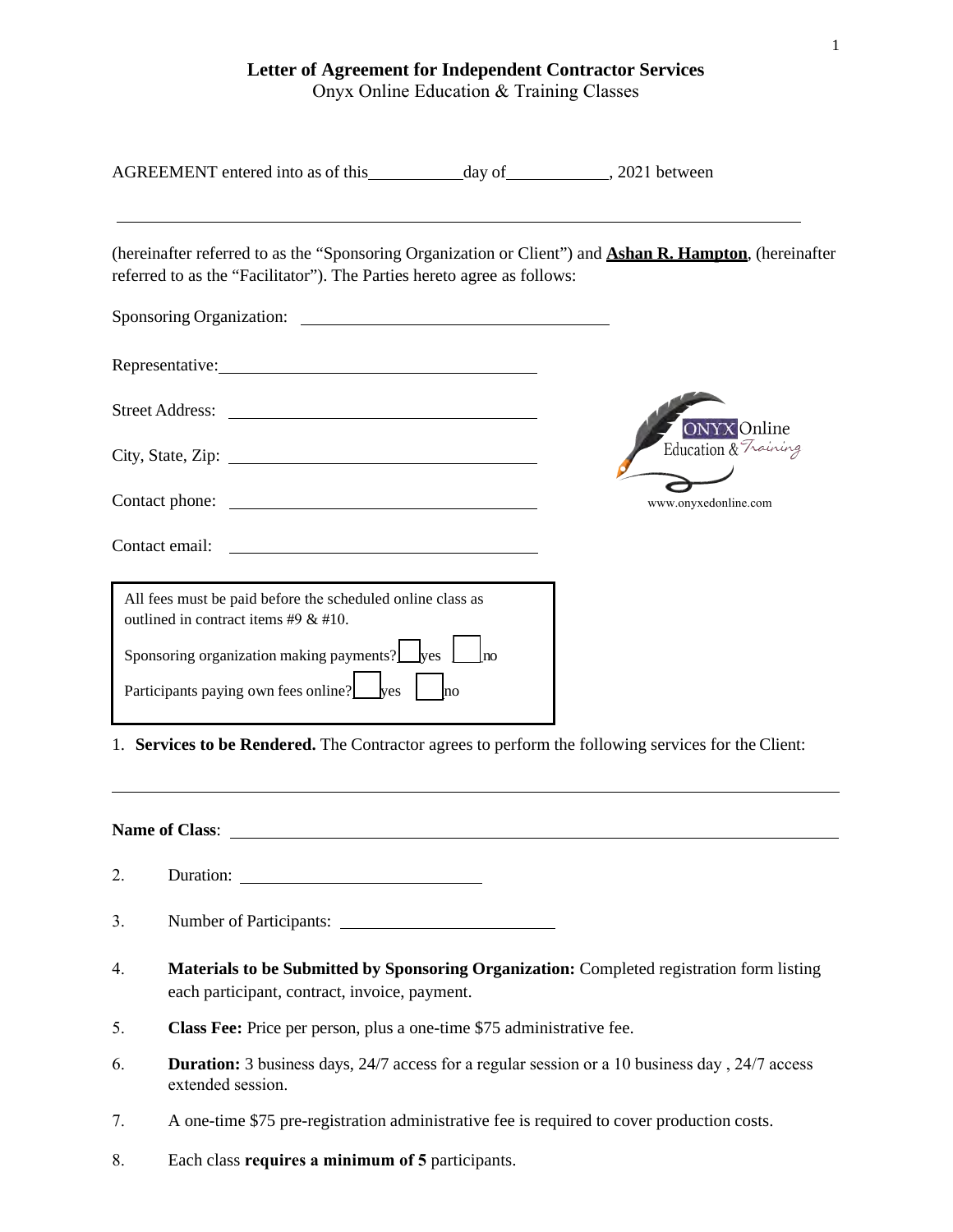- 9. **Organization's Advance Registration:** Completed registration forms, contract, invoice, and a check, money order or credit card payment covering the total amount due must be submitted before the online class session begins. Checks must clear before student enrollment begins.
- 10. **Payment calculation:** The total payment for a regular session equals the price of the class per person multiplied by the total number of participants, plus the administrative fee. **For example:** \$67 x 15 + \$75 = \$1080 (3 days). **Extra time** would be an additional \$33.50 x 15 x 7 = \$3,517.50  $+$  \$1080 = \$4,597.50 (10 days).
- 11. **Cancellation:** Due to the asynchronous nature of online classes, cancellation is not required. Class sessions can simply be rescheduled at the request and convenience of the sponsoring organization. However, if cancellation is absolutely necessary, then **cancellation must occu**r **BEFORE** any participants have been enrolled in the course(s). The sponsoring organization cannot cancel a class once participants have been enrolled, the fees have been paid, or the class session has begun. The \$75 administrative fee will not be refunded, if it has already been paid.
- 12. **Rescheduling:** The sponsoring organization is allowed to reschedule class sessions to fit its needs. However, rescheduling **must occu**r **BEFORE** any participants have been enrolled in the course(s). The sponsoring organization cannot reschedule a class once participants have been enrolled. If payment has already been received, no money will be refunded. The number of participants must match the original payment for the reschedule. For example, if the sponsoring organization paid for 25 participants, only 25 people will be allowed to access the class when it is rescheduled. If one participant drops out, another can be swapped in that person's place, not to exceed the original number of participants. If a participant is replaced, the contact person for the sponsoring organization must submit registration information for the new person to the facilitator before the class session begins. If additional participants want to join the rescheduled class, additional registration fees equaling the price per person for the online course must be paid for these new enrollees before class begins. No additional administrative fee will be assessed.
- 13. **No refunds:** The facilitator and the sponsoring organization agree that payment signifies the due intentions of both parties to fully deliver and participate in the scheduled online class sessions. No money will be refunded once payment has been received and processed. Instead, best efforts will be made to reschedule and deliver the contracted services.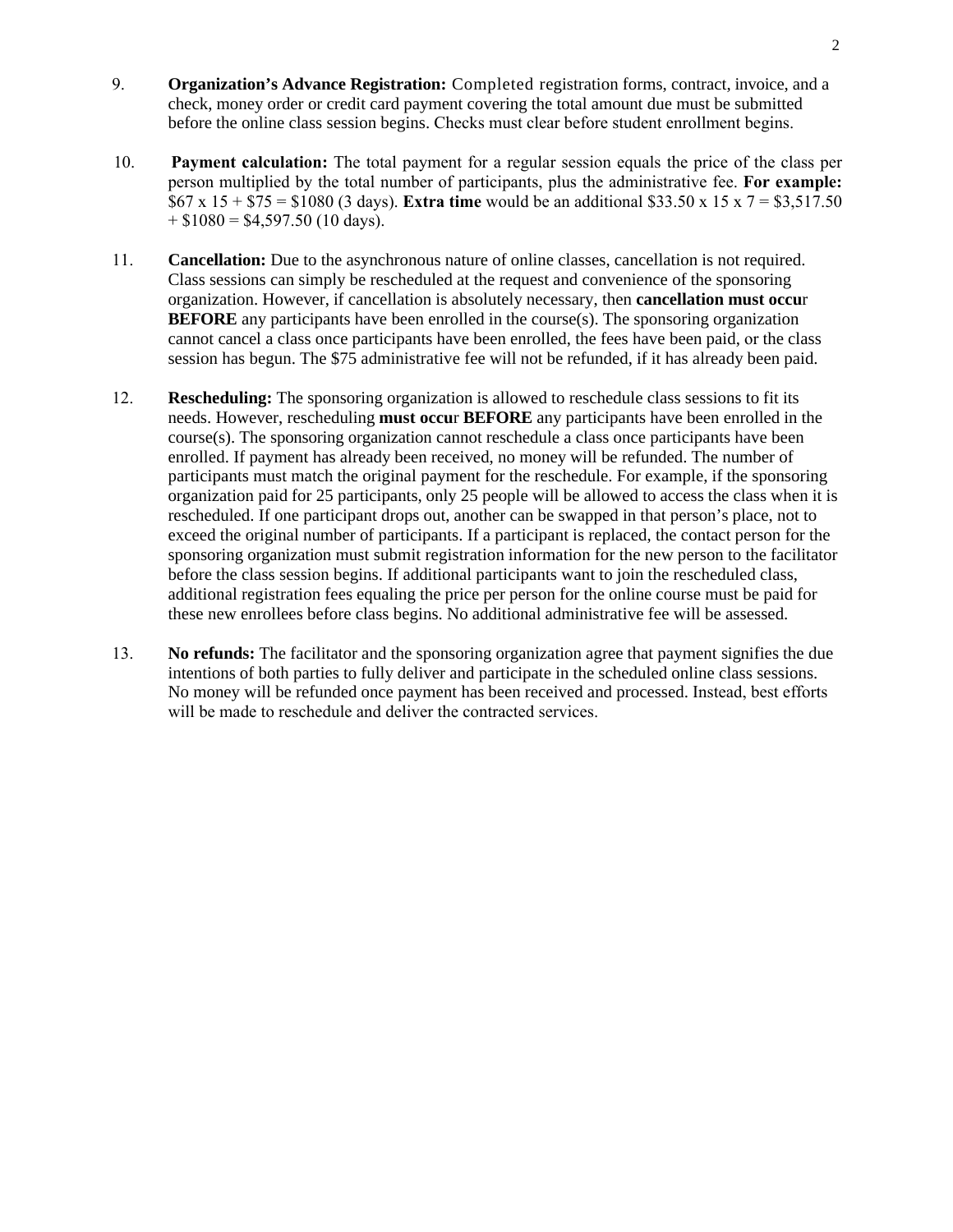**Warranties.** The Facilitator warrants as follows:

- (A) Facilitator is fully able to enter into and perform its obligations pursuant to this Agreement.
- (B) All services shall be performed in a professional manner.
- (C) If employees or subcontractors are to be hired by the Facilitator, they shall be competent professionals.
- (D) Facilitator shall pay all necessary local, state, or federal taxes, including but not limited to withholding taxes, workers' compensation, F.I.C.A. and unemployment taxes for Facilitator and its employees.
- (E) **Relationship of Parties.** Both parties agree that the Facilitator is an independent contractor. This Agreement is not an employment agreement, nor does it constitute a joint venture or partnership between the Client and Facilitator. Nothing contained herein shall be construed to be inconsistent with this independent contractor relationship.

THE ABOVE IS SIGNED AND AGREED TO BY THE SPONSORING ORGANIZATION (CLIENT) AND THE FACILITATOR (Ashan R. Hampton) as of the date first set forth below:

Client Designee Date Signed: Date Signed:

**Facilitator** 

| Date Signed: |  |
|--------------|--|
|              |  |